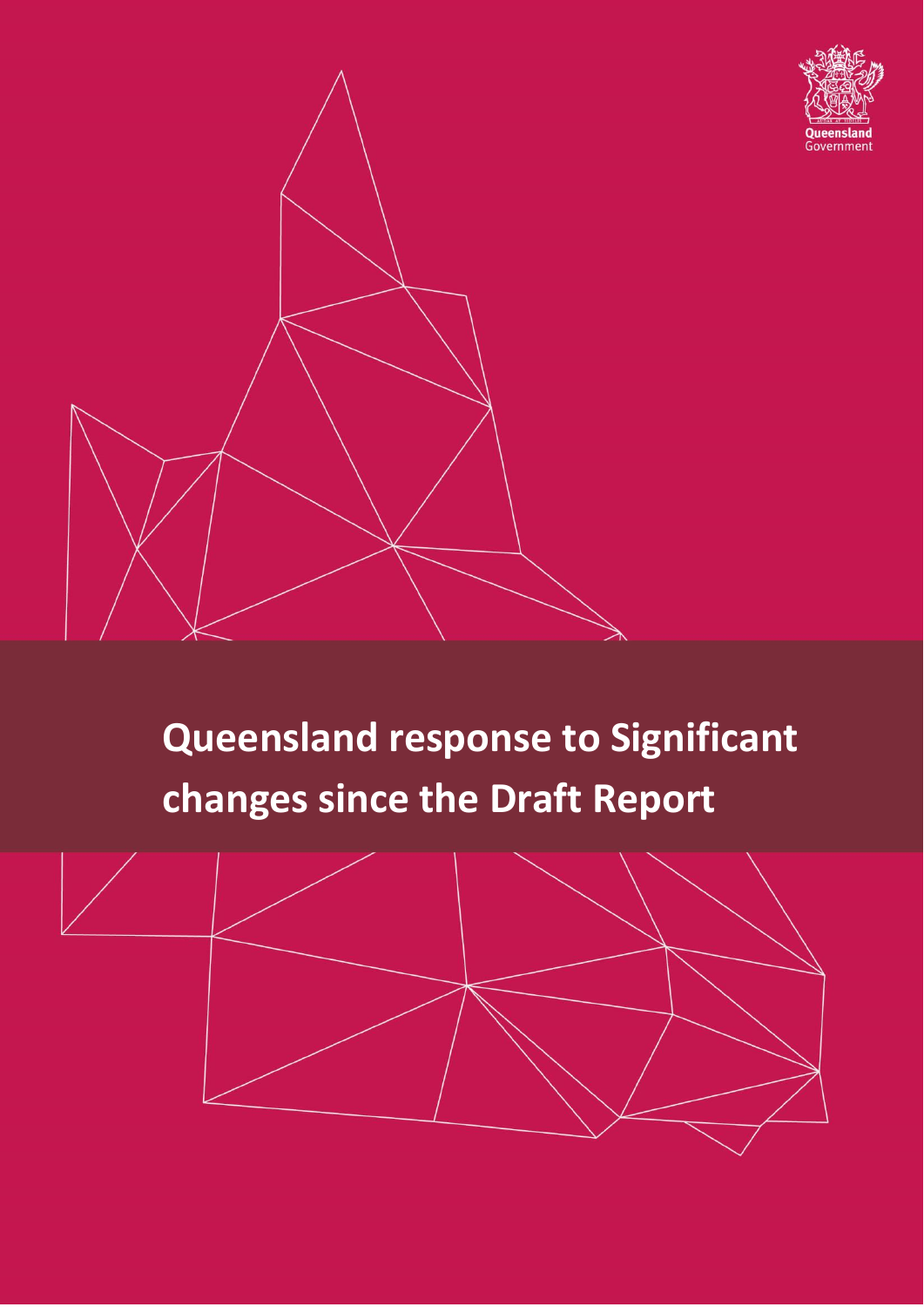**Contact Officer:** David Runge Team Leader Intergovernmental Relations Team Queensland Treasury (07) 3035 1846 [David.Runge@treasury.qld.gov.au](mailto:David.Runge@treasury.qld.gov.au)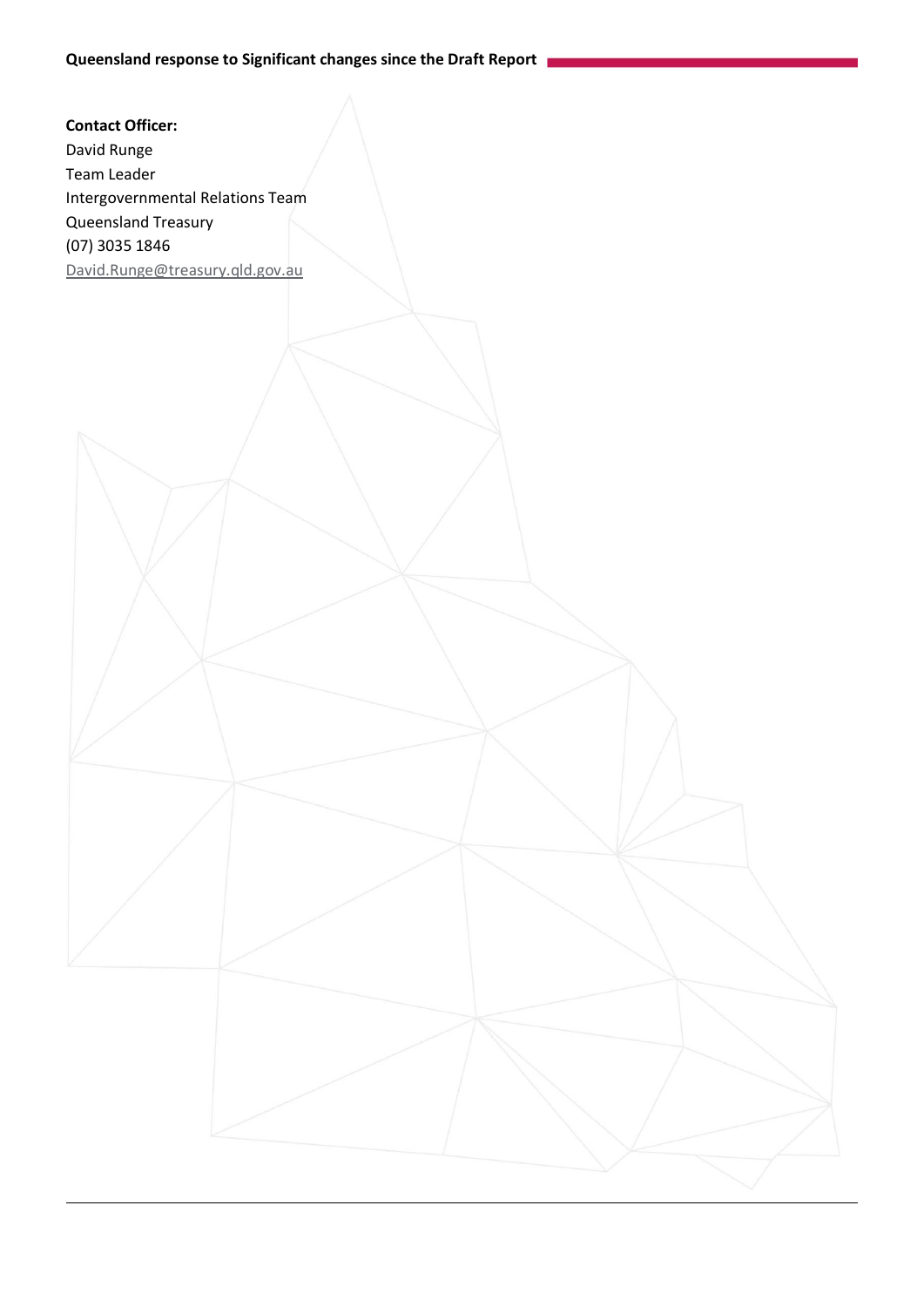# **Table of Contents**

| 1.0 |  |
|-----|--|
| 2.0 |  |
| 2.1 |  |
| 2.2 |  |
| 3.0 |  |
| 3.1 |  |
| 3.2 |  |
| 3.3 |  |
| 3.4 |  |
| 3.5 |  |
| 3.6 |  |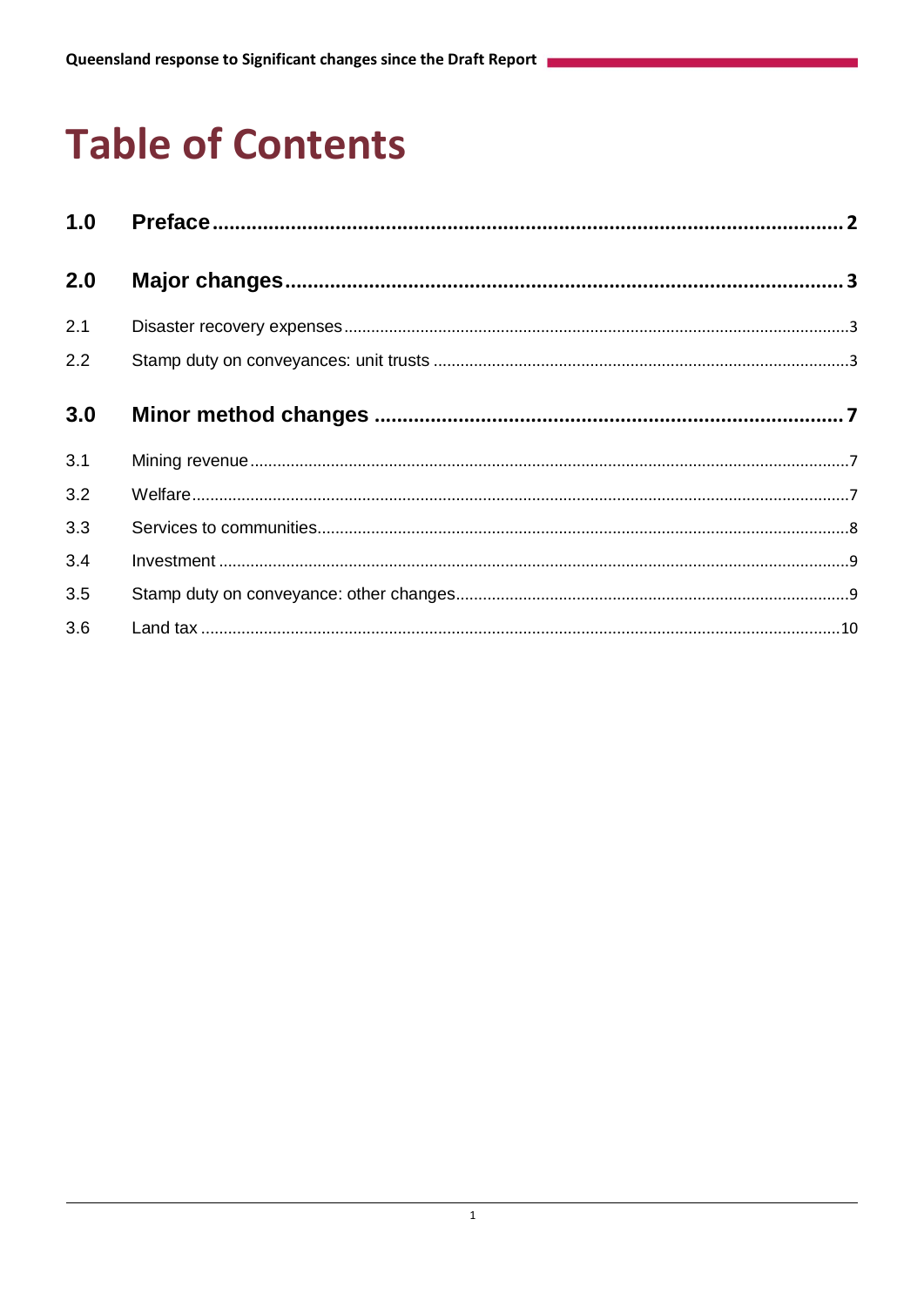# <span id="page-3-0"></span>**1.0 Preface**

Queensland Treasury acknowledges the extensive work of the Commonwealth Grants Commission (Commission) in undertaking the 2020 Methodology Review (the Review).

This response captures Queensland's understanding of the Commission's decisions presented in the paper on *Significant changes since the 2020 Review Draft Report* (the paper), and the State's responses. Noting that the Commission continues to deliberate changes, we would welcome further discussion to ensure that all positions are properly understood.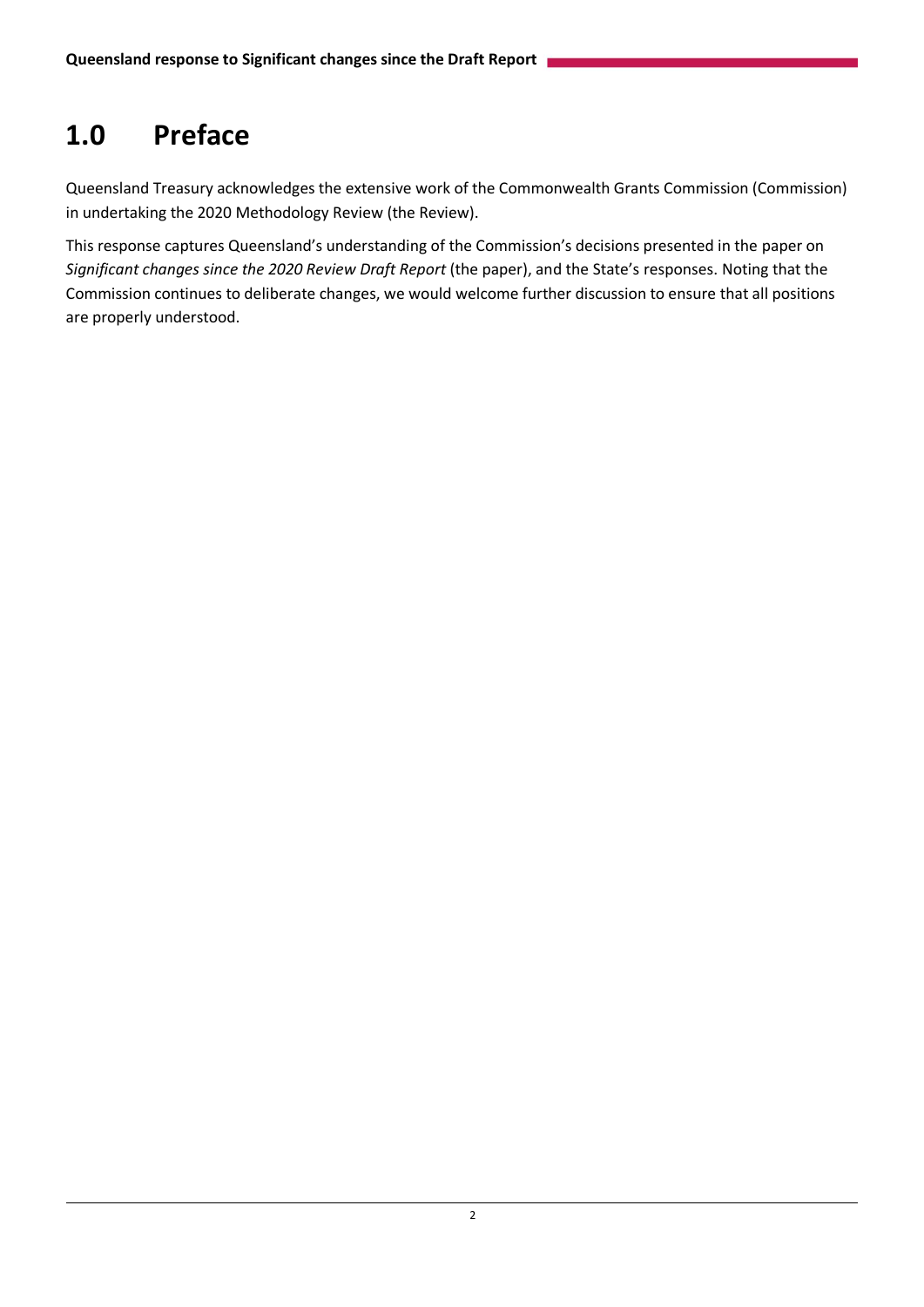# <span id="page-4-0"></span>**2.0 Major changes**

# <span id="page-4-1"></span>**2.1 Disaster recovery expenses**

#### **Additional changes**

The Commission has agreed with Queensland's position and concluded that local governments' disaster recovery expenses are unavoidable costs for states.

For the final report (affecting GST revenue in 2020-21 and beyond), the Commission has decided to revert to including state expenses incurred for local government recovery as part of the assessment. Also, the Commission will fully unwind the method change made in the 2019 Update.

#### **Queensland's position**

Queensland strongly supports the Commission's decisions.

As per Queensland's response to the draft report, state funding for local government recovery is necessary and assessing these expenses is consistent with the principles of horizontal fiscal equalisation.

# <span id="page-4-2"></span>**2.2 Stamp duty on conveyances: unit trusts**

#### **Additional changes**

In addition to the positions in the draft report, the Commission has decided to remove the unit trust adjustment. The Commission has accepted that there are now fewer legislative differences and noted that it is not clear to the Commission if Queensland's choice of a unit trust scheme rather than a land holder/ land rich provision leads to a materially different value of property transferred. Queensland's unit trust provisions are broader than other states' land holder/ land rich provisions.

The decision to remove the adjustment is the most substantive change to the *Stamp Duty on Conveyances* assessment proposed in this paper. Other minor changes are detailed in section 3.5 below.

#### **Queensland's position**

Queensland strongly opposes the Commission's decision to remove the unit trust adjustment for the transfer duty assessment base and recommends the 3% adjustment be retained for states with extended unit trust provisions. A summary of duty regimes is provided in the table below, which demonstrates that significant differences remain, suggesting that the adjustment should be retained.

Firstly, Queensland's unit trust provisions are an extension to the transfer duty base and are not a replacement for land holder/ land rich provisions, which Queensland also has. The unit trust provisions operate in addition to the landholder duty provisions in Queensland.

Secondly, the purpose of the Commission's adjustment is to account for transactions captured by some states' legislation that are additional to 'average policy' and should therefore not be included. Without the adjustment, Queensland will be assessed on transactions that other states do not tax.

Queensland's private unit trust provisions apply to trusts that hold directly or indirectly any Queensland dutiable property (not just land in Queensland). There is no land value threshold and no limit to the minimum percent interest to be held in linked entities before trust assets are counted. In addition, there is no minimum level of an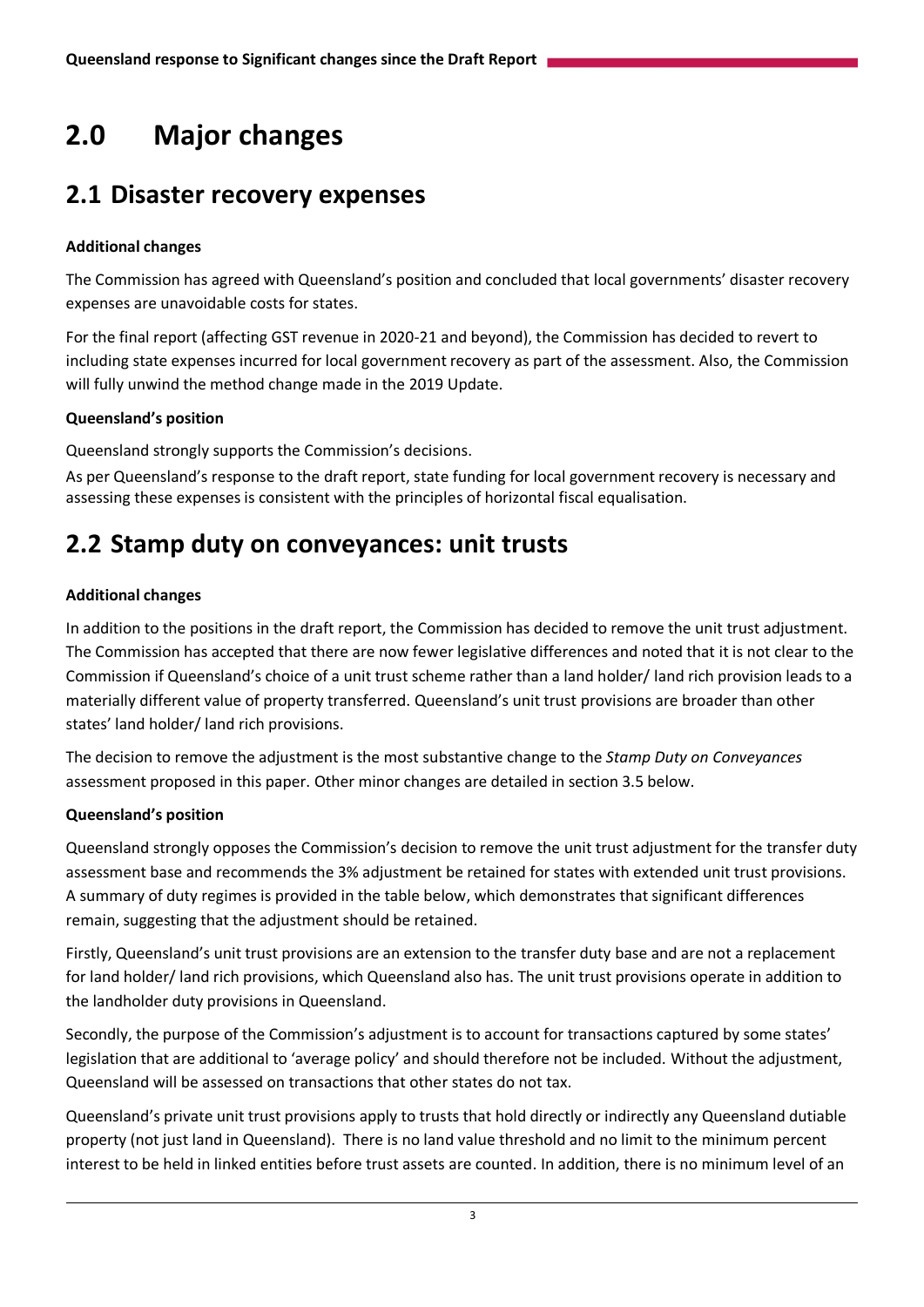acquisition threshold. Other states have a minimum threshold for the value of land being held in the trust (between \$0.5 million and \$2 million) and an acquisition threshold generally between 20% and 50%.

Queensland's widely held public unit trust provisions also vary greatly from other states. Like private unit trusts, there are differences in the minimum value of land held in the trust, the minimum interest held in the trust and the acquisition threshold where a widely held unit trust no longer satisfies the relevant spread of ownership conditions.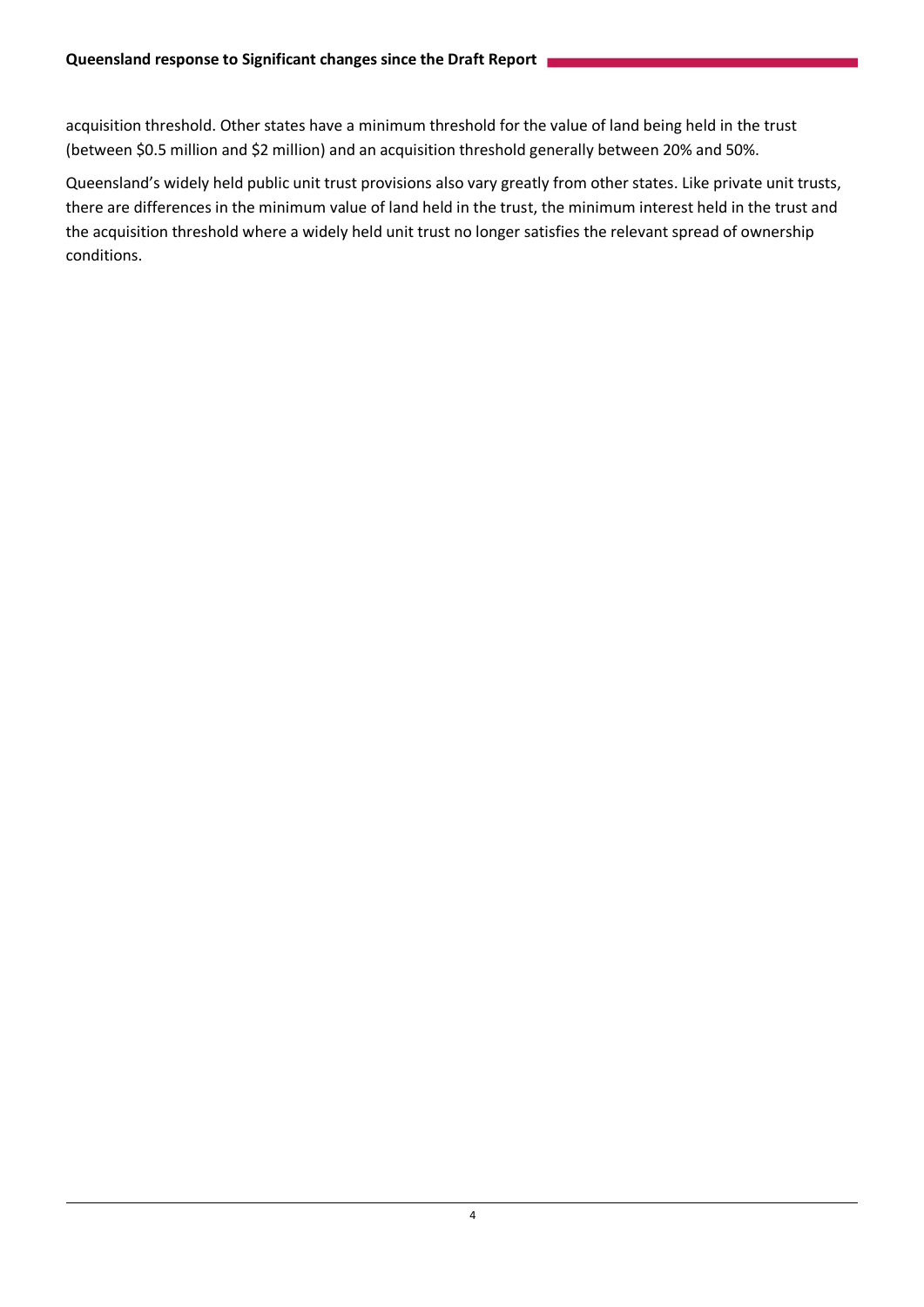| <b>States</b>                                                                             | QLD                        | <b>NSW</b>                                 | <b>VIC</b> | SA     | <b>WA</b>                                                  | <b>NT</b> | <b>ACT</b>   | <b>TAS</b> |  |
|-------------------------------------------------------------------------------------------|----------------------------|--------------------------------------------|------------|--------|------------------------------------------------------------|-----------|--------------|------------|--|
| <b>UNLISTED COMPANIES</b>                                                                 |                            |                                            |            |        |                                                            |           |              |            |  |
| Minimum land in<br>jurisdiction                                                           | \$2m                       | \$2m<br>(unimproved value)                 | \$1m       | Any    | \$2m                                                       | \$0.5m    | Any          | \$0.5m     |  |
| Land rich test                                                                            | None                       | none except 80% for<br>primary production  | None       | None   | None                                                       | None      | None         | None       |  |
| Minimum % interest<br>to be held in linked<br>entities before their<br>assets are counted | 50%                        | 50%                                        | 20%        | 50%    | 90% (listed<br>subsidiary)<br>50% (unlisted<br>subsidiary) | 20%       | 50%          | 50%        |  |
| Acquisition threshold                                                                     | $50%+$                     | $50%+$                                     | $50%+$     | $50%+$ | $50%+$                                                     | $50%+$    | $50%+$       | $50%+$     |  |
|                                                                                           | <b>PRIVATE UNIT TRUSTS</b> |                                            |            |        |                                                            |           |              |            |  |
| Minimum land in<br>jurisdiction                                                           | None                       | \$2m<br>(unimproved value)                 | \$1m       | Any    | \$2m                                                       | \$0.5m    | Any          | \$0.5m     |  |
| Land rich test                                                                            | None                       | None, except 80% for<br>primary production | None       | None   | None                                                       | None      | None         | None       |  |
| Minimum % interest<br>to be held in linked<br>entities before their<br>assets are counted | N/A                        | 50%                                        | 20%        | 50%    | 90% (listed<br>subsidiary)<br>50% (unlisted<br>subsidiary) | 20%       | 50%          | 50%        |  |
| Acquisition threshold                                                                     | Any                        | $50%+$                                     | $20%+$     | 50%+   | $50%+$                                                     | $50%+$    | $50%+$       | $50%+$     |  |
| LISTED COMPANIES + LISTED PUBLIC UNIT TRUSTS (PUTs)                                       |                            |                                            |            |        |                                                            |           |              |            |  |
| Minimum land in<br>jurisdiction                                                           | \$2m                       | \$2m<br>(unimproved value)                 | \$1m       | Any    | \$2m                                                       | \$0.5m    | Not dutiable | \$0.5m     |  |
| Land rich test                                                                            | None                       | None, except 80% for<br>primary production | None       | None   | None                                                       | None      |              | None       |  |

**Summary of duty regimes –landholder duty and Qld trust provisions**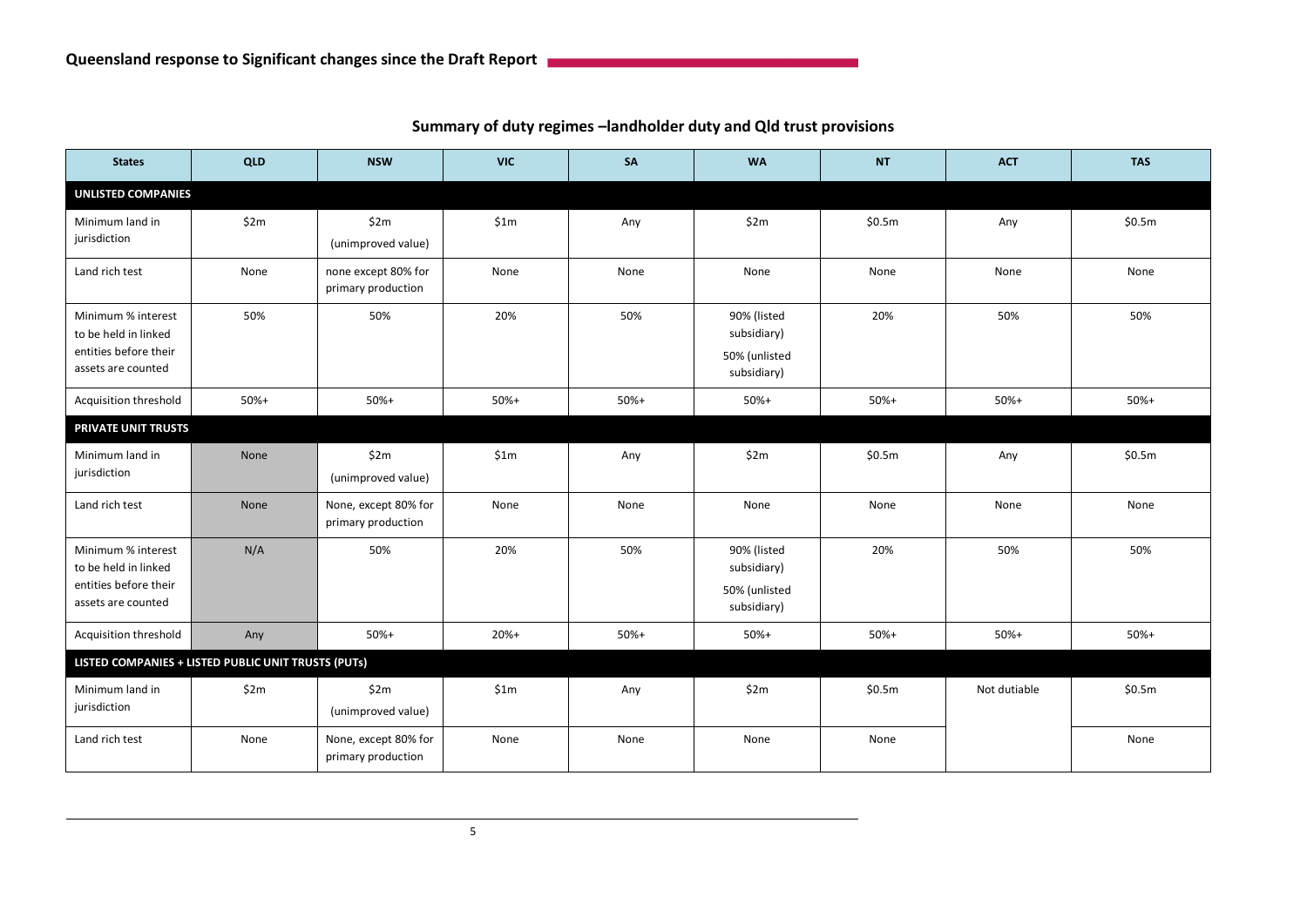| <b>States</b>                                                                             | QLD                                 | <b>NSW</b>                                 | <b>VIC</b>        | SA          | <b>WA</b>                                                  | <b>NT</b> | <b>ACT</b> | <b>TAS</b>        |  |
|-------------------------------------------------------------------------------------------|-------------------------------------|--------------------------------------------|-------------------|-------------|------------------------------------------------------------|-----------|------------|-------------------|--|
| Minimum % interest<br>to be held in linked<br>entities before their<br>assets are counted | 50%                                 | 50%                                        | 20%               | 50%         | 90% (listed<br>subsidiary)<br>50% (unlisted<br>subsidiary) | 20%       |            | 50%               |  |
| Acquisition threshold                                                                     | $90%+$                              | $90%+$                                     | $90%+$            | $90%+$      | $90%+$                                                     | $90%+$    |            | $90%+$            |  |
| Concessional duty                                                                         | 10% of 100% duty*                   | 10% of 100 % duty*                         | 10% of 100% duty* | 10% of duty | None                                                       | None      |            | 10% of 100% duty* |  |
| <b>WIDELY HELD PUTS</b>                                                                   |                                     |                                            |                   |             |                                                            |           |            |                   |  |
| Minimum land in<br>jurisdiction                                                           | None                                | \$2m<br>(unimproved value)                 | \$1m              | Any         |                                                            |           |            |                   |  |
| Land rich test                                                                            | None                                | None, except 80% for<br>primary production | None              | None        |                                                            |           |            |                   |  |
| Minimum % interest<br>to be held in linked<br>entities before their<br>assets are counted | N/A                                 | 50%                                        | 20%               | 50%         |                                                            |           |            |                   |  |
| Acquisition threshold                                                                     | On becoming a<br>private unit trust | $90%+$                                     | $90%+$            | $90%+$      |                                                            |           |            |                   |  |
| Concessional duty                                                                         | None                                | 10% of 100 % duty*                         | 10% of 100% duty* | 10% of duty |                                                            |           |            |                   |  |
| Notes:                                                                                    |                                     |                                            |                   |             |                                                            |           |            |                   |  |

Qld trust provisions

A blank cell indicates that the category of entity does not exist in the jurisdiction

"No duty" indicates that the category exists in the jurisdiction but that no duty is payable on dealings

\* denotes that, regardless of actual % acquired, concessional duty is 10% of duty on acquisition of 100% of assets.

• From 1 July 2018, SA abolished duty on transfers of land used other than for residential or primary production. Accordingly, from 1 July 2018, SA's landholder provisions apply only to interests in residential and primary production land.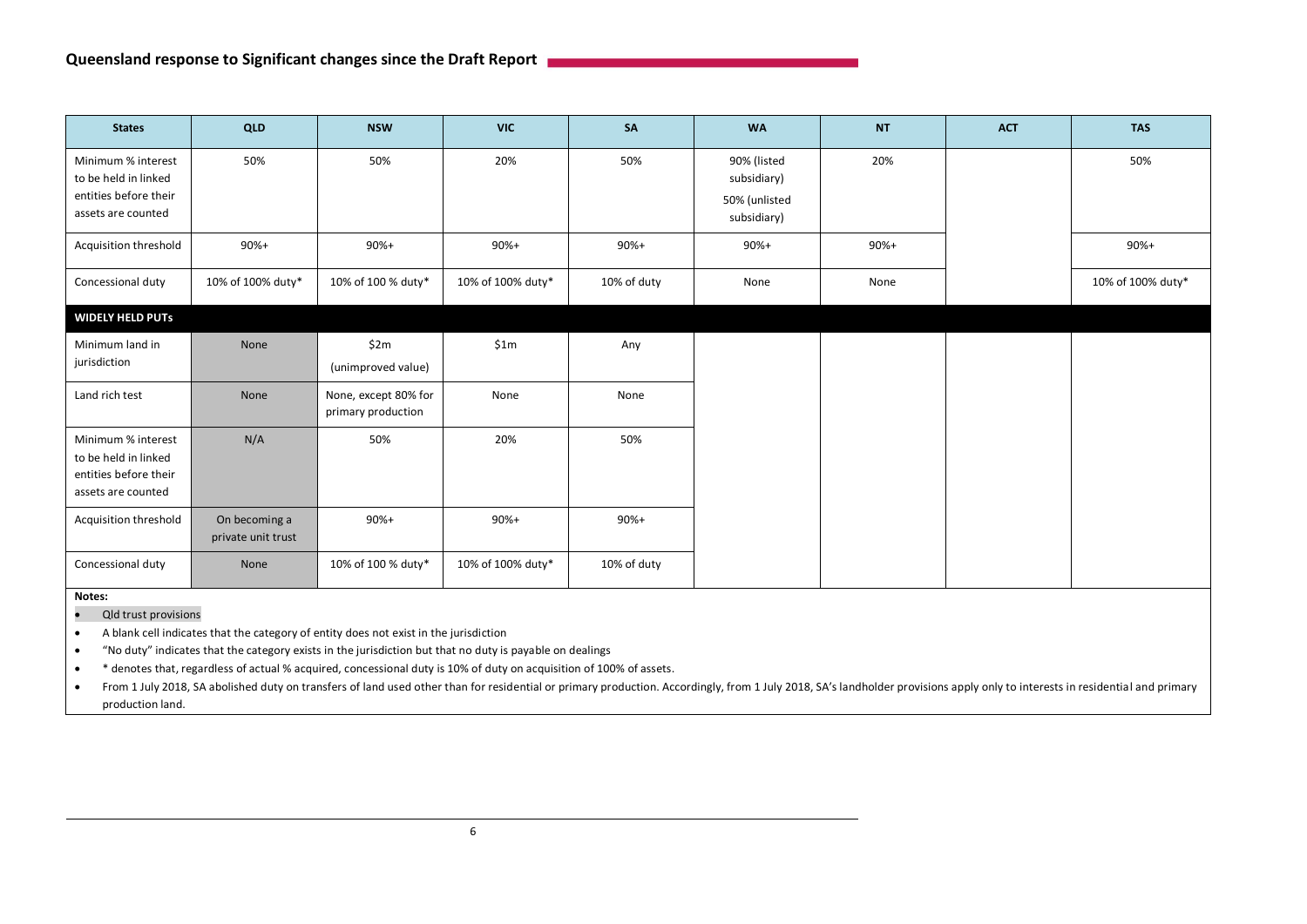# <span id="page-8-0"></span>**3.0 Minor method changes**

### <span id="page-8-1"></span>**3.1 Mining revenue**

#### **Additional changes**

In contrast to the draft report, the Commission has decided not to move grants in lieu of royalties to the Commonwealth payments category because to do so will breach the direction from the Australian Government.

#### **Queensland's position**

Queensland notes the Commission has been directed to not change the Mining assessment. Queensland refers the Commission to its previous position on this matter, particularly regarding how this directive limits potential improvements to horizontal fiscal equalisation.

## <span id="page-8-2"></span>**3.2 Welfare**

#### **Additional changes**

In contrast to the draft report, the Commission has decided to:

- measure other welfare expenses on an equal per capita basis instead of introducing the IHAD. The Commission has decided that available evidence does not support the conceptual case that most service users are from a low SES background. IHAD data would have distributed a small amount of GST revenue to Queensland due to higher relative disadvantage, but this would have been offset by the IHAD data also having a lower measure of regional disadvantage.
- continue to recognise service delivery scale and regional costs in the child protection and family services assessment. Service delivery scale recognises that services in small communities do not benefit from economies of scale and regional costs recognise that states with more remote communities have greater costs due to factors such as more expensive labour or travel costs. Queensland generally receives additional GST revenue from the inclusion of service delivery scale and regional costs.

In addition to the positions in the draft report, the Commission has decided to recognise cross-border use by New South Wales (NSW) residents of the Australian Capital Territory's (ACT) other welfare services, and vice versa. This will only impact the GST revenues of those two states.

#### **Queensland's position**

#### *Other welfare expenses assessed on an EPC basis*

Queensland does not oppose the Commission's proposal to assess other welfare expenses on an equal per capita basis. However, it is conceptually sound that the Commission considered that the level of disadvantage of service users could impact on a state's service delivery costs. While IHAD has proven to not support this case, Queensland recommends the Commission continue to investigate other measures. Also, given the Commission's decision to not use IHAD data for the SES status, Queensland recommends that it would be inconsistent to use the regional cost factor based on IHAD population.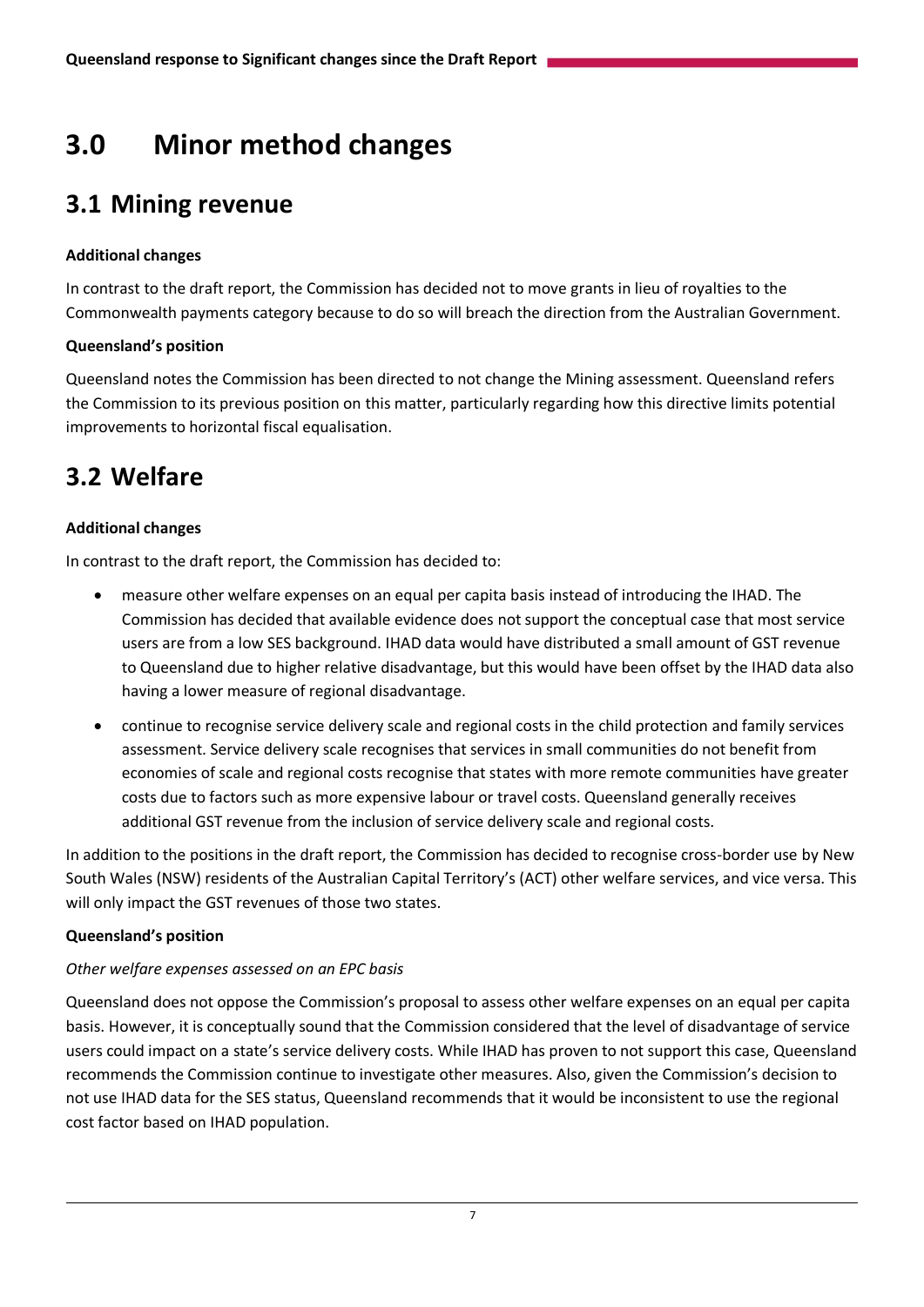#### *Recognition of cross-border impacts on other welfare*

Queensland does not oppose recognising cross-border use of ACT welfare services by NSW residents. The conceptual case is well-established and consistent with the Commission's treatment of other services types.

#### *Recognition of service delivery scale and regional costs for child protection and family services*

Queensland supports recognising service delivery scale and regional costs in the child protection and family services assessment. There is no conceptual basis for why regional or service delivery scale factors would not be applied to these services.

### <span id="page-9-0"></span>**3.3 Services to communities**

#### **Additional changes**

In addition to the positions in the draft report, the Commission has decided to:

- change the definition of a small community for the purpose of water subsidies from a community with up to 1,000 people to a community with up to 3,000 people as they are also eligible for these services. Queensland Treasury estimates that this change could include an additional 420 communities across Australia of which 105 are within Queensland (25%).
- remove the 25% discount applied to regional cost factor for water subsidies assessment. This change will ensure consistency across assessments for how regional costs are accounted and will increase the amount regional costs are reflected in the Commission's assessment, benefiting Queensland.

In contrast to the draft report, the Commission has decided to retain the current wage cost adjustment for the assessment of water subsidies and remote electricity subsidies. The wage cost adjustment accounts for interstate wage differences impacting the cost to state governments when providing services.

#### **Queensland's position**

#### *Definition of small communities*

Queensland supports changing the definition of small communities to those with populations up to 3,000. This definition will more accurately capture the communities that receive water subsidies.

#### *Removal of discount for regional costs*

Queensland supports removing the discount applied to the regional cost factor for water subsidies. This change will better reflect the additional expenditure requirement for states with significant regional populations receiving subsidies.

#### *Application of wage costs for water and electricity subsidies*

Queensland does not oppose applying interstate wage cost differences to water subsidies and remote electricity subsidies. However, it is still unclear whether subsidies paid to water or electricity providers are influenced by wage levels. The Commission should provide states with the underlying supporting information.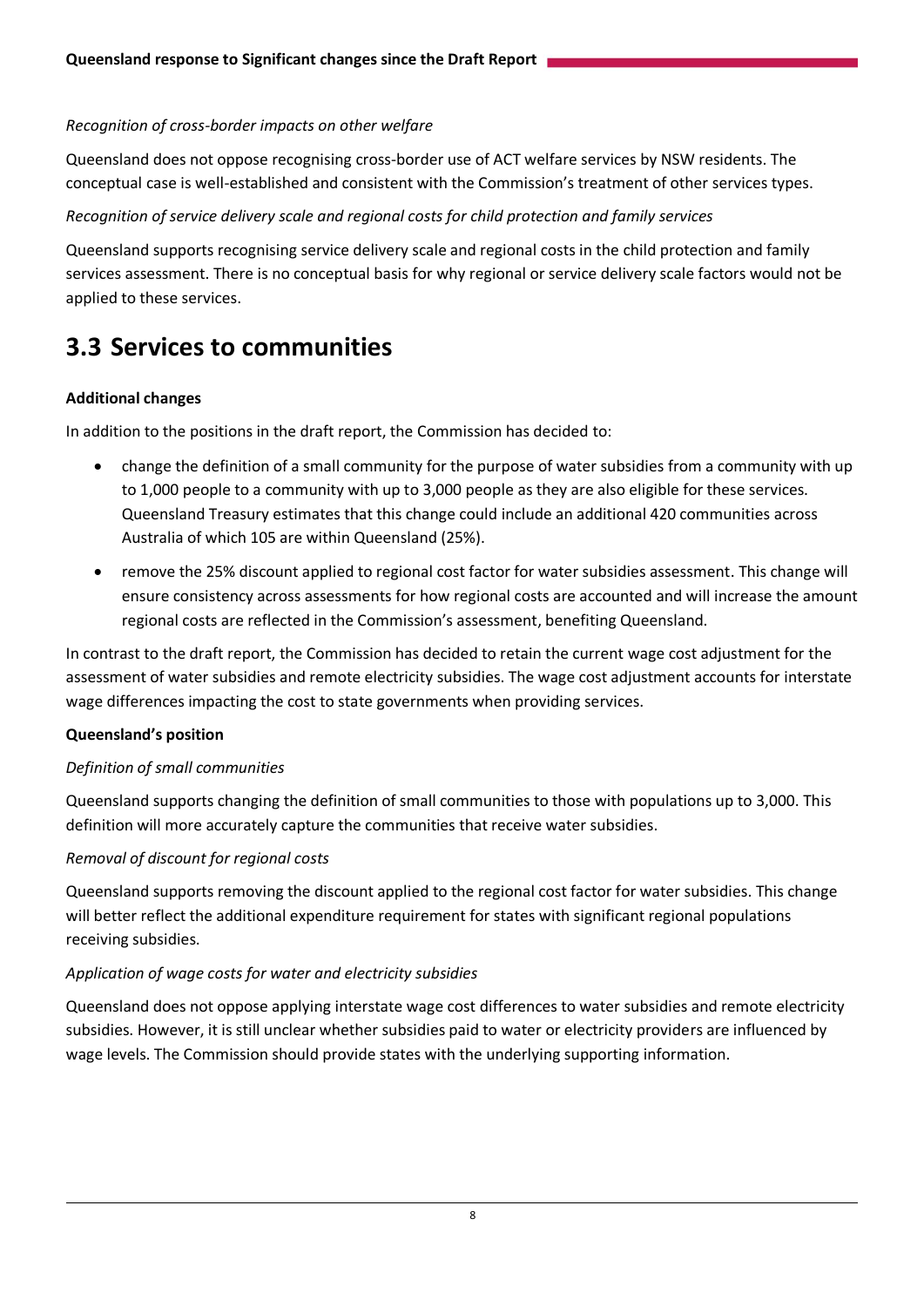# <span id="page-10-0"></span>**3.4 Investment**

#### **Additional changes**

In addition to the positions in the draft report, the Commission has decided to:

- remove the capital cost factor applied to negative assessed investment. States that have a decreasing population are assessed to require negative investment, i.e. sale of assets. While the capital cost factor is applied, the assessment assumes that a state can receive above asset value when selling assets because the capital construction costs can be higher in that state. This is not the case, supporting removal of the capital cost factor.
- revise the way regional costs are applied to investment capital cost factors. Capital regional costs factors are currently derived from a combination of Rawlinson's location-based construction cost factors, as well as the Commission's assessment of regional cost influences for recurrent expenditure. Instead, regional costs will be specific to each individual recurrent expense assessment. The Commission considers that the change removes the need to measure regional costs separately in the investment assessment, which both improves simplicity and avoids double counting of regional factors relating to investment.

#### **Queensland's position**

#### *Removing capital cost factors applied to negative assessed investment*

Queensland does not oppose removing the capital cost factor from negative assessed investment. This inflates the potential asset sale price and does not reflect the economic reality of public asset sales.

#### *Changing how regional costs are captured in capital costs*

Queensland does not oppose replacing the recurrent regional cost factor with an assessment that includes regional costs in each individual recurrent expense assessment. This change improves transparency of the assessment. However, the Commission should ensure this change will not under-estimate higher construction costs in regional and remote locations.

# <span id="page-10-1"></span>**3.5 Stamp duty on conveyance: other changes**

#### **Additional changes**

In addition to the positions in the draft report, the Commission has decided to:

- introduce a 10% adjustment to the assessment of value of land rich transactions because most states apply a concessional rate of 10% of the general duty rate to land rich transactions. The adjustment benefits states with a greater share of land rich transactions.
- discontinue an off-the-plan adjustment for Victoria. Victoria, the only state to offer this concession, has provided its off-the-plan transaction-by-purchase-price data and the adjustment is no longer required.
- expand the value ranges of conveyance duty on dutiable transactions up to "\$5,000,000 plus" to better reflect differences between states' capacities to levy stamp duty on expensive land and other dutiable transactions.